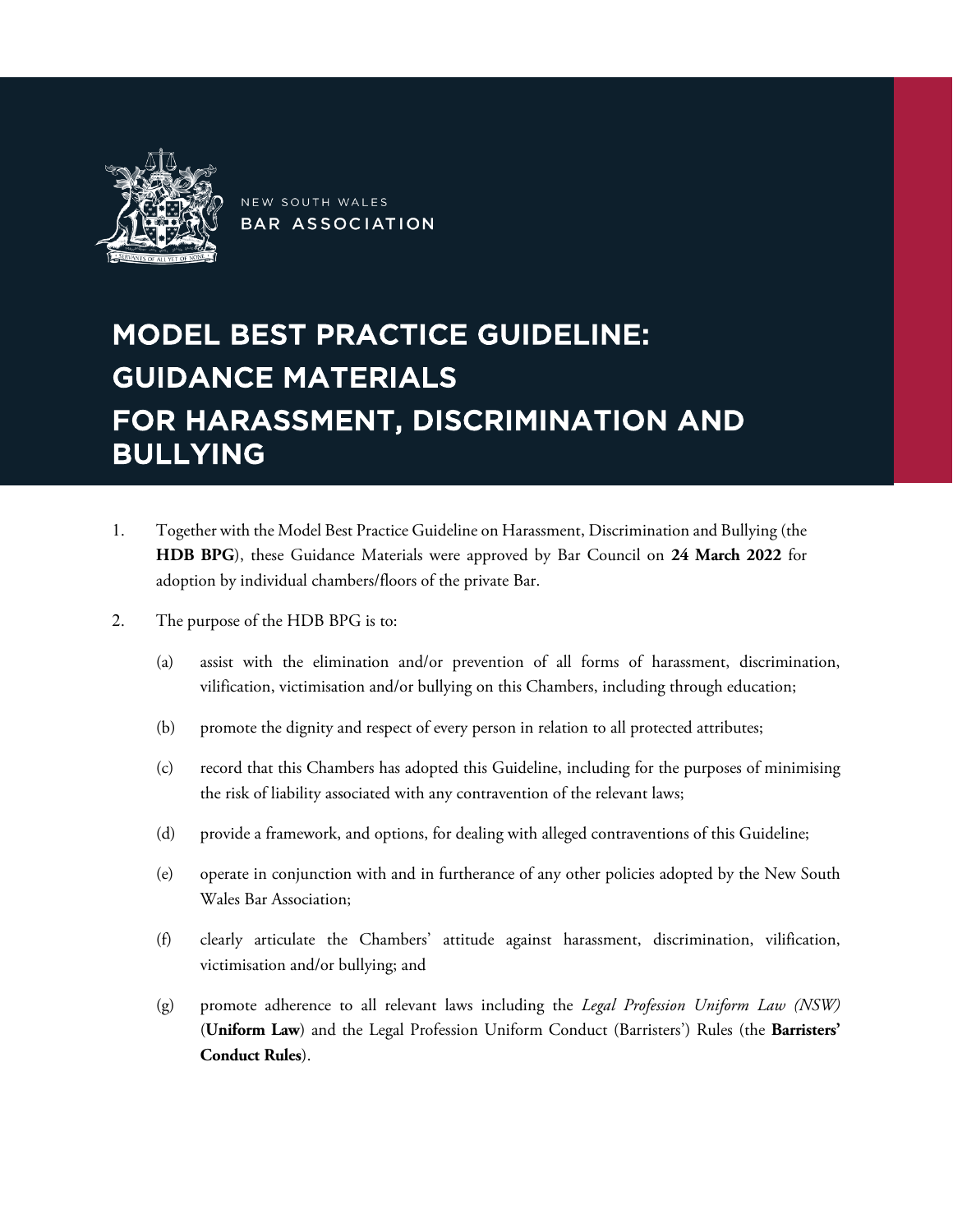3. The New South Wales Bar Association encourages each set of chambers/floors to seek independent legal advice with respect to the application of the HDB BPG to its chambers, members and staff. Nothing in the HDB BPG or these Guidance Materials should be taken as legal advice with respect to the obligations imposed on chambers, members and staff under Commonwealth or New South Wales law.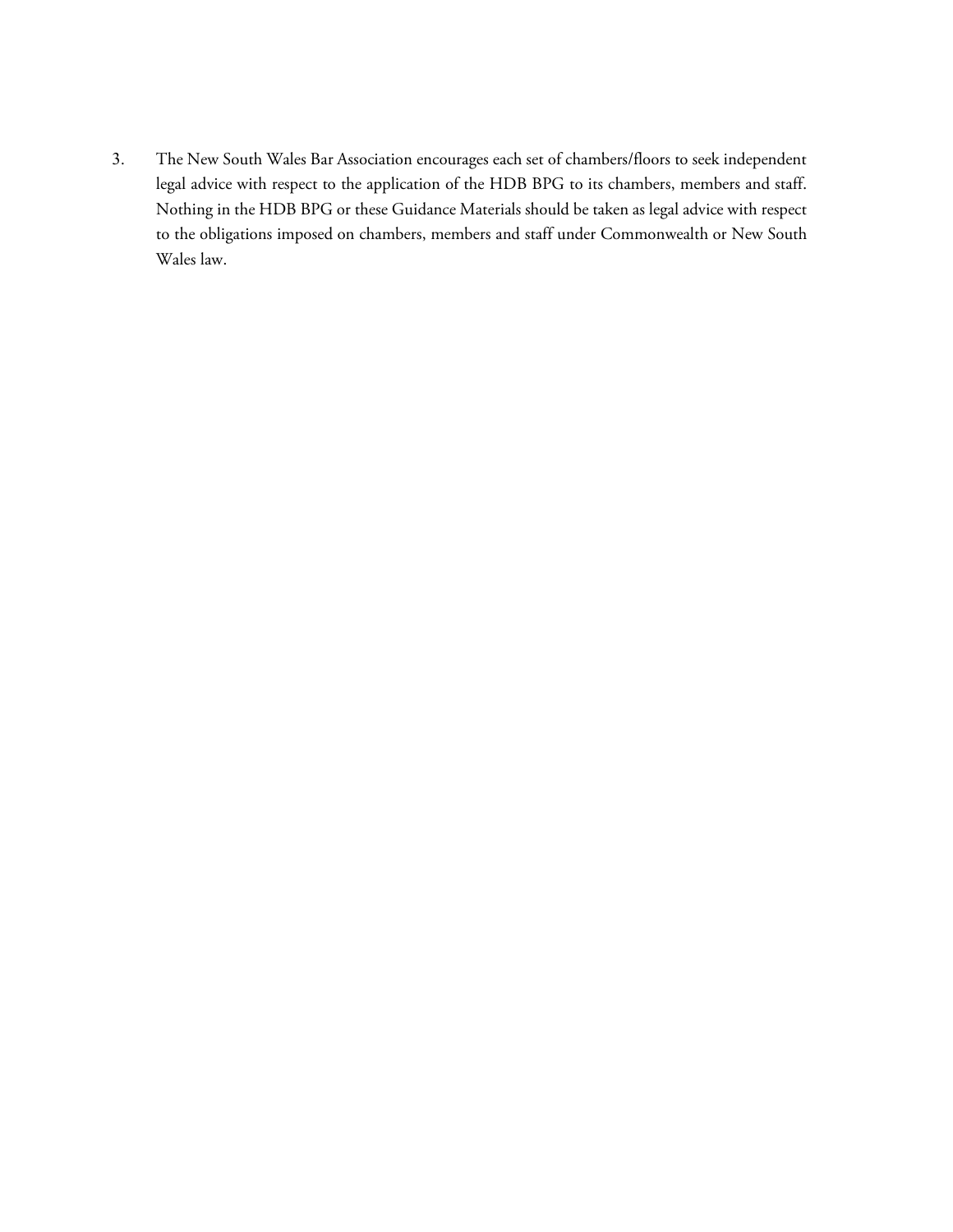## **EVERYONE HAS A ROLE TO PLAY**

- 1. Everyone has a role to play in preventing and responding to harassment, discrimination, vilification, victimisation and/or bullying. This is entirely consistent with our existing workplace health and safety obligations to protect each other from harm to our health and safety, including psychological harm.
- 2. Without exception, everyone is expected to behave in ways that are safe, respectful and inclusive. People who speak up about or report concerning behaviours they see or know of make a valuable contribution to the health and safety of our workplace by supporting someone who may be subjected to the behaviour and preventing escalation or repeat behaviour.

# **APPLICATION**

- 3. The HDB BPG has been developed to, among other things, assist with the elimination and/or prevention of all forms of harassment, discrimination, vilification, victimisation and/or bullying in this Chambers. These Guidance Materials provide further guidance to members, licensees, readers, door tenants and 'floaters' of this Chambers (**Residents of the Chambers**) and visitors to the Chambers about particular aspects of the HDB BPG.
- 4. In the HDB BPG and these Guidance Materials, the following definitions apply:
	- (a) **Affected Person**: a person who is the target or focus of conduct alleged to raise a concern under the HDB BPG (namely, sexual harassment, harassment, discrimination, vilification, victimisation or bullying), who may or may not also be a Complainant.<sup>[1](#page-2-0)</sup>
	- (b) **Bystander:** a person who:
		- a. has directly witnessed an incident that raises a concern under the HDB BPG; and/or
		- b. has direct knowledge of an incident that raises a concern under this Guideline, such as Human Resources personnel, a manager or a clerk or person in chambers to whom the conduct has been reported.
	- (c) **Complainant**: a person who makes a complaint under the HDB BPG. The person may be an Affected Person or a Bystander.
	- (d) **Cultural competency**: a set of congruent behaviours, attitudes, and policies that come together in a system, agency, or among professionals that enables that system, agency, or those professionals to work effectively in cross–cultural situations. Further, cultural competency is the willingness and

<span id="page-2-0"></span><sup>&</sup>lt;sup>1</sup> This Framework uses the term 'the Person' in place of the term 'the Targeted Person' in the Law Council of Australia *National Model Framework Addressing Sexual Harassment for the Australian Legal Profession*, December 2021.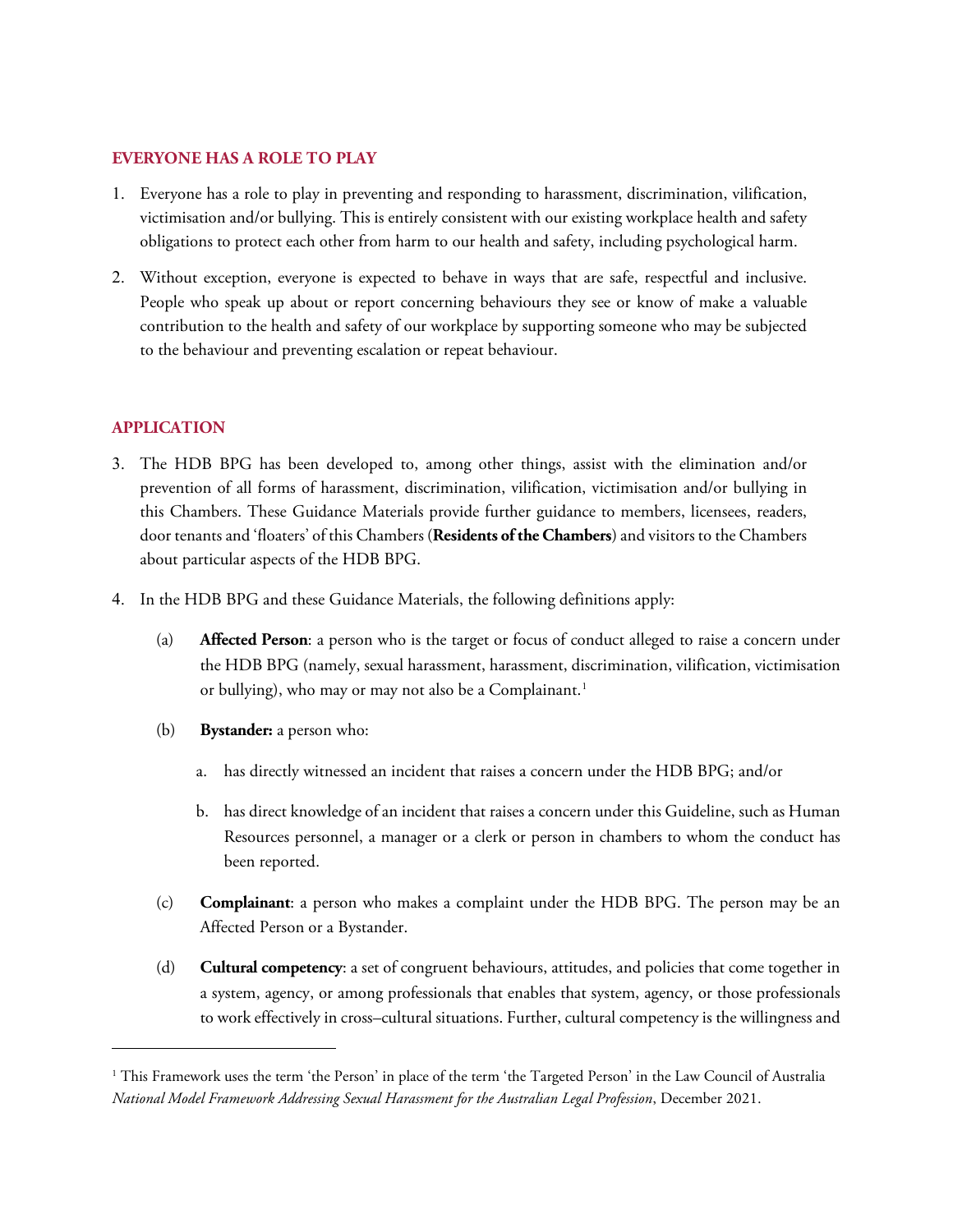ability of a system to value the importance of culture in the delivery of services to all segments of the population.

- (e) **Respectful Relations Officers**: at least two nominated persons in Chambers, ideally of different genders, who have received training in complaint handling and receive reports from Complainants about potential breaches of the HDB BPG.
- (f) **Respondent:** a person alleged to have engaged in conduct that is in breach of the HDB BPG.

## **WHAT IS SEXUAL HARASSMENT?**

#### **Sexual harassment defined**

- 5. The HDB BPG adopts the definition of 'sexual harassment' contained in the *Sex Discrimination Act 1984* (Cth).
- 6. The definition of 'sexual harassment' requires consideration of the following elements:
	- (a) the *subjective* test of whether the sexual advance, request for sexual favours, and/or conduct of a sexual nature was unwelcome to the person to whom the advance, request or conduct was directed; and
	- (b) the *objective* test of whether:
		- a. the conduct was of a sexual nature; and
		- b. a reasonable person, having regard to all the circumstances, would have anticipated the possibility that the person would be offended, humiliated or intimidated.<sup>[2](#page-3-0)</sup>
- 7. The *circumstances* to be taken into account include, but are not limited to:
	- (a) the sex, age, sexual orientation, gender identity, intersex status, marital or relationship status, religious belief, race, colour, or national or ethnic origin, of the person harassed;
	- (b) the relationship between the person harassed and the person who made the advance or request or who engaged in the conduct;
	- (c) any disability of the person harassed; and
	- (d) any other relevant circumstance.

<span id="page-3-0"></span><sup>2</sup> See the Law Council of Australia, "*National Model Sexual Harassment Policy for the Legal Profession*" (**Model Sexual Harassment Policy**) at paragraph 3.1.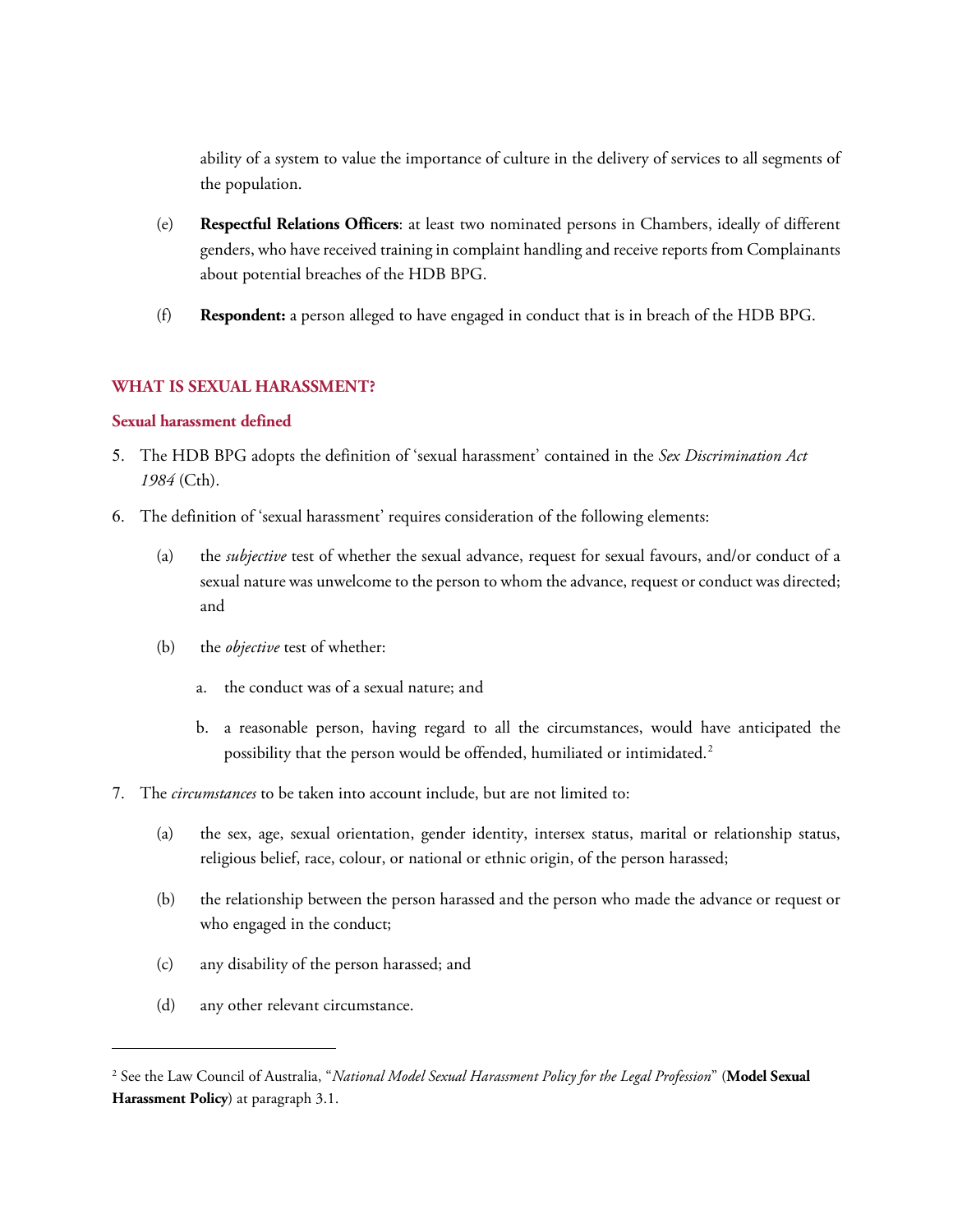- 8. The recent amendments to the *Sex Discrimination Act 1984* (Cth) also provide that it is unlawful to harass a person on the grounds of their sex (**sex-based harassment**). Sex-based harassment is defined as unwelcome conduct of a seriously demeaning nature by reason of the person's sex in circumstances in which a reasonable person would have anticipated the possibility that the person harassed would be offended, humiliated or intimidated. The amendments also:
	- (a) extended the accessory/ancillary liability provisions in the Act so that a person who causes, instructs, induces, aids or permits another person to engage in sexual harassment or sex-based harassment can also be found liable for the conduct; and
	- (b) expanded the coverage of the protection against sexual harassment to all workplaces and workers, so that barristers are now included within the scope of the Act.
- 9. Sexual harassment can occur when the conduct is unintended or not directed at the person. It is irrelevant whether the conduct is regarded by a Respondent as innocent, intended to be a joke, or the result of poor judgment.
- 10. A lack of objection to the behaviour in question at the time it occurs does not necessarily infer that the behaviour was welcome or that it was acceptable for the behaviour to continue at another time.
- 11. There is no requirement that the behaviour be repeated. A one-off incident can constitute sexual harassment, as can a pattern of behaviour.
- 12. What may not offend one person, may still offend another and meet the definition for sexual harassment.
- 13. Consumption of alcohol or any other substances is not an excuse or an extenuating circumstance.
- 14. There are some behaviours that are criminal offences.
- 15. Sexual harassment, in all its forms including non-physical and non-verbal conduct, is an abuse of power. It represents behaviours that are beneath the standards we expect from every one of us and across our Chambers and our profession. It is unethical and against the law.
- 16. Sexual harassment takes a psychological, emotional and physical toll and has detrimental consequences on the careers and personal lives of those affected, as well as their families and those close to them.

#### **Understanding sexual harassment**

#### **Drivers of sexualharassment**

17. Although called 'sexual harassment' and referring to behaviour that manifests as conduct of a sexual nature, this behaviour is not about consensual sex and sexual attraction, but rather about unwelcome behaviour that a reasonable person, having regard to all the circumstances, would have anticipated the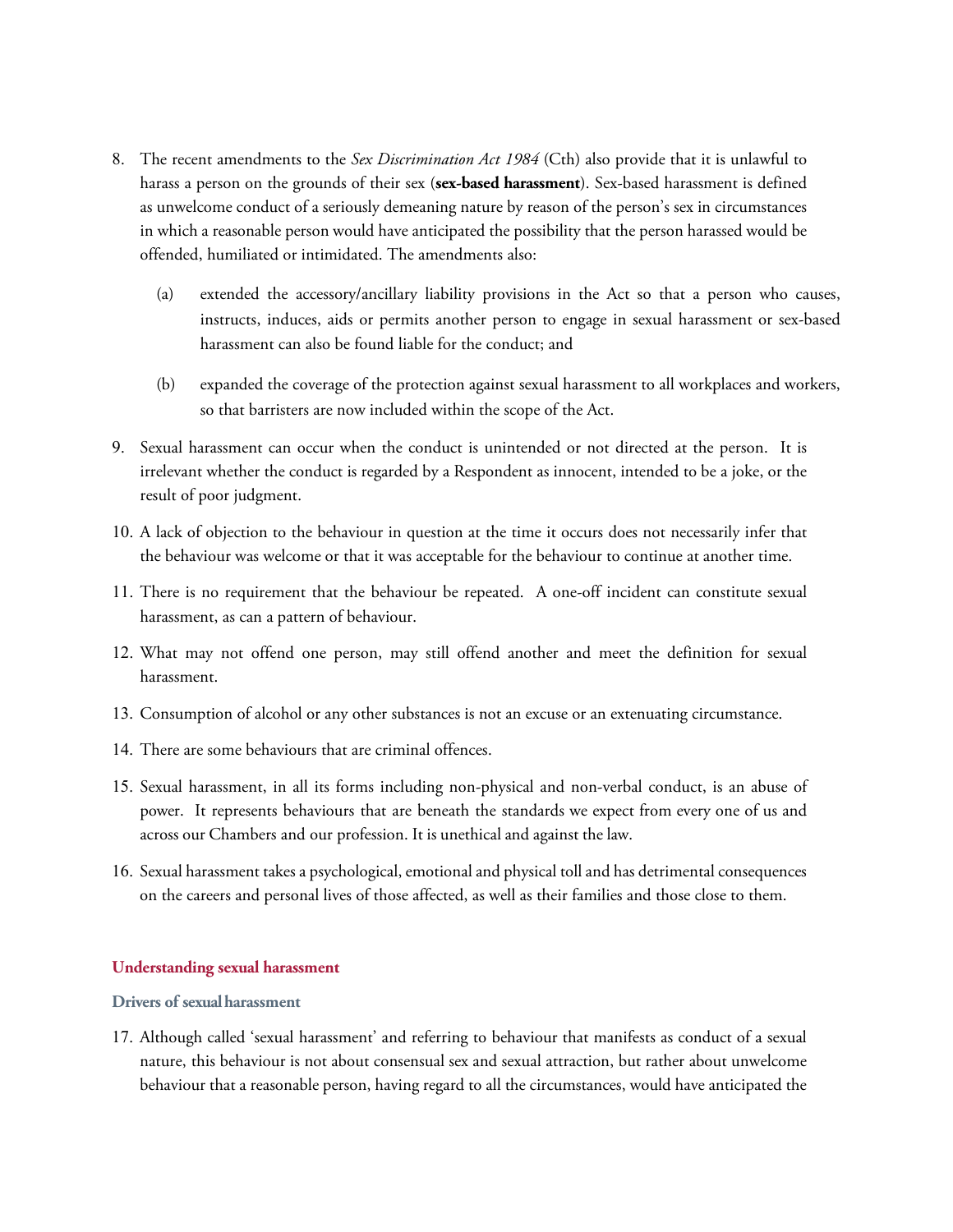possibility that the person harassed would be offended, humiliated or intimidated. In many cases, it is about exerting power and position over others who are perceived to be, or are in fact, more vulnerable. This can even be the case between peers or co-workers.

- 18. Sexual harassment is particularly prevalent where hierarchical structures and gender inequality exists – where organisational demographics, values and structures prioritise men and workplace cultures reinforce rigid gendered norms and sexist attitudes.<sup>[3](#page-5-0)</sup>
- 19. Other factors such as age, gender identity, sexual orientation, Indigeneity, other cultural and linguistic diversity, and disability have also shown to increase the likelihood a person may experience sexual harassment.

#### **Understanding the context of sexual harassment**

- 20. When it comes to understanding a person's experience of sexual harassment, context is essential. Context is the lens through which a person experiences the behaviour of others. Context can amplify impact or give behaviour a different nature.
- 21. It explains why a certain behaviour experienced in one context may be 'ok', and in another context, 'not ok'. Contextual factors that come into play may include:
	- Any power disparity between the parties
	- The history of the relationship
	- Previous patterns of behaviour between the parties (ie a one off incident or pattern)
	- Tone, verbal and non-verbal cues
	- Position or level of seniority
	- Employment status, job security and the nature of work
	- Where and when the incident takes place
	- Personal characteristics of age, gender identity, sexual orientation, First Nations identification, other cultural and linguistic diversity, and disability which can make people more subject to sexual harassment.<sup>[4](#page-5-1)</sup>

<span id="page-5-0"></span> $3$  See further the Model Sexual Harassment Policy at paragraph 3.6 which sets out certain factors that may facilitate a culture of sexual harassment.

<span id="page-5-1"></span><sup>4</sup> See further the Model Sexual Harassment Policy at paragraph 3.7.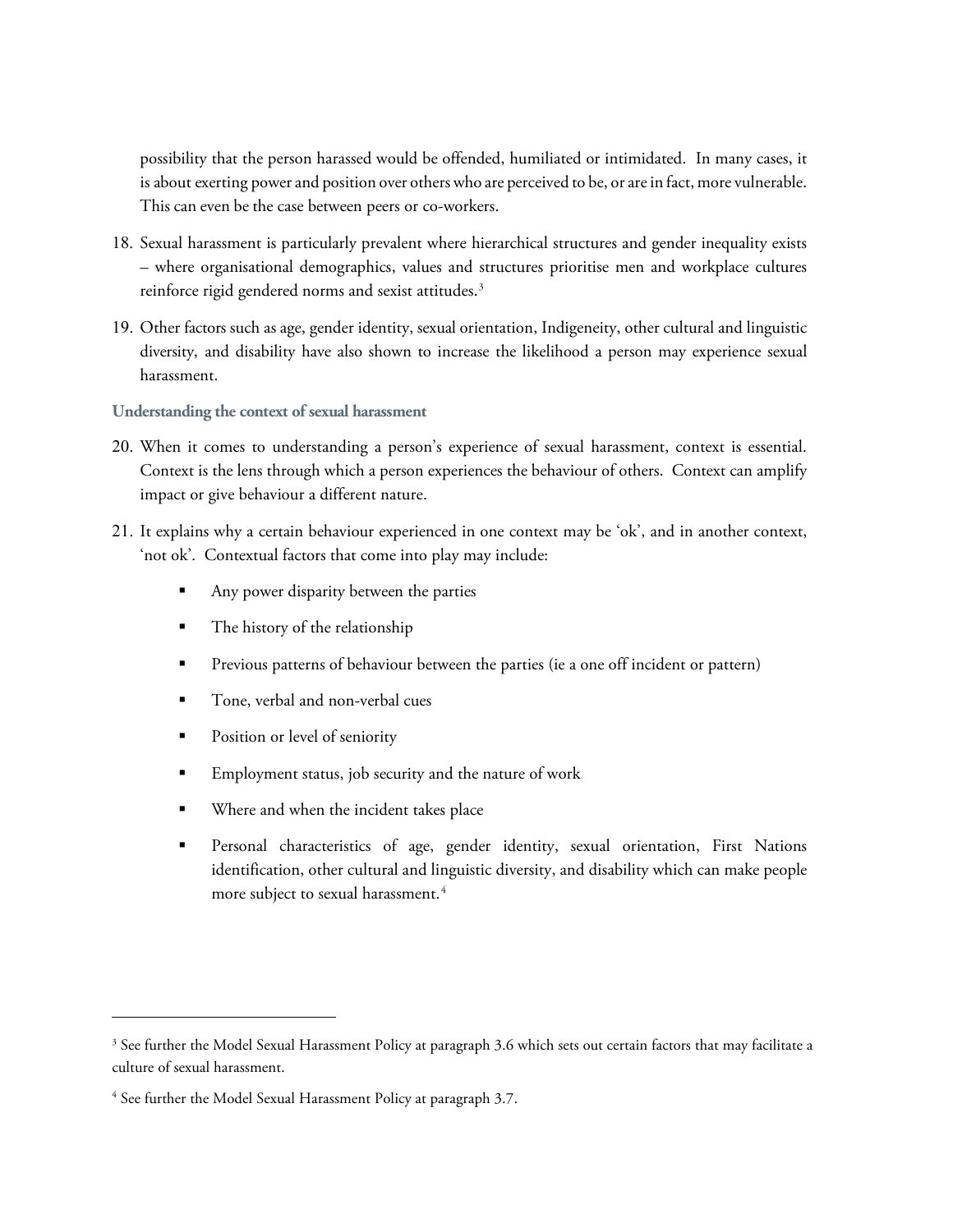## **Recognising sexual harassment**

- 22. Sexual harassment takes many forms. It can occur during person-to-person interaction, in writing (hard copy, email, text etc.,) or it may occur by conduct. There is no comprehensive list but the following are examples of conduct that could be found to be sexual harassment:<sup>[5](#page-6-0)</sup>
	- Unwelcome comments about appearance, dress, hairstyles;
	- Dekes of a sexual nature or about a person's sexual orientation or gender identity;
	- Degrading comments of a sexual nature;
	- Sexual objectification of people;
	- **Persistently staring or leering;**
	- Sexually explicit pictures or posters in the workplace;
	- Sexually explicit comments including in emails, SMS, phone messages or social media;
	- Whistling, catcalling, honking and using sexualised nicknames;
	- Intrusive questions or comments about another person's body, private life, gender identity, sexual orientation, sexual relationships and sexual practices;
	- Unnecessary familiarity, such as brushing up against a person;
	- Touching or adjusting a person's clothing including flicking bra straps, putting hands in another person's pocket, lifting up skirts or shirts;
	- Forced physical intimacy, e.g. touching, grabbing, massaging, hugging, cornering or kissing;
	- Making comments fetishizing a person as a result of her or his race;
	- Asking someone a question about their sexual history in the context of their religion or race;
	- Making comments about a person's sexuality or sexual orientation (for example: asking a lesbian "who is the 'man' in their relationship?")
	- Being undressed or exposing one's genitals;
	- Coercing or inviting people to look at pornography;
	- Requesting intimate images/video of someone;
	- Requests or pressure for sex or other sexual acts in exchange for favourable treatment;

<span id="page-6-0"></span><sup>&</sup>lt;sup>5</sup> See the Model Sexual Harassment Policy at paragraph 3.2 for other examples.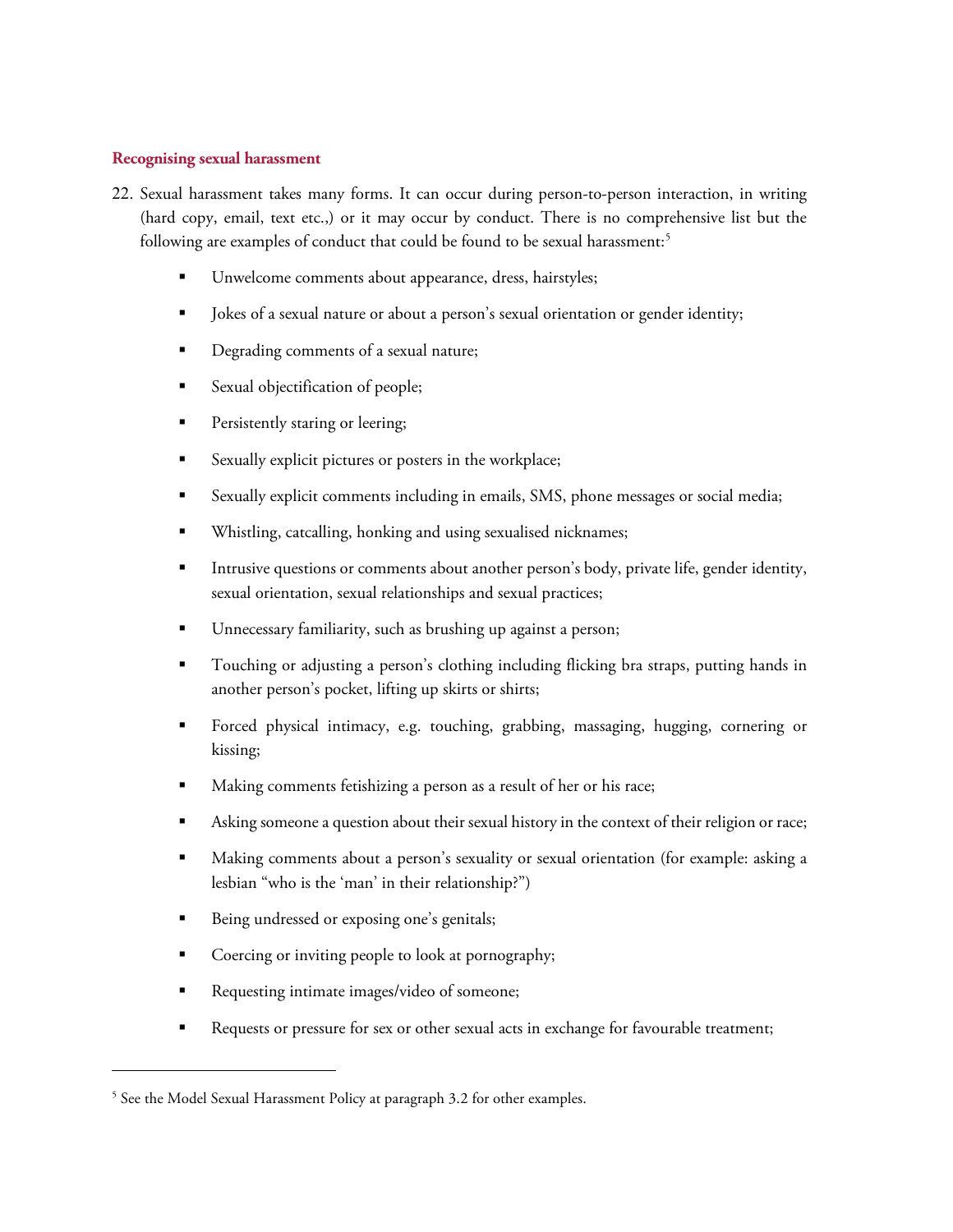- Sharing intimate images/video of someone without consent;
- Stalking, following, watching; and/or
- Actual or attempted sexual assault or rape.

#### **Where sexual harassment may occur**

23. The locations and circumstances in which sexual harassment may occur could include:

- In Chambers, during work hours, including common areas such as lifts, entrances, vehicles, reception areas, corridors, kitchens and toilets;
- At work-related locations including courts, tribunals, conference rooms, solicitors' offices, client's premises or incident sites;
- Beyond the usual workplace and outside normal working hours but where there is a link to employment such as social events, business trips, after parties, seminars/conferences, the Bar Practice Course and CPD events; or
- Online via technology and social media.

## **Relationships**

24. Work relationships are extensive which gives rise to the potential for workplace sexual harassment to occur. Sexual harassment may arise in situations where a personal relationship ends and the intimate behaviour of one of the parties is no longer welcome.

# **DISCRIMINATION**

 $\overline{a}$ 

## **Recognising discrimination**

- 25. Discrimination can be direct or indirect. A person, or a group of people, may be discriminated against directly if they are treated less favourably than others because of their personal characteristics. Indirect discrimination can occur when a rule or policy has the effect of disadvantaging a person or group of people because of a personal characteristic.
- 2[6](#page-7-0). Examples<sup>6</sup> of *age* discrimination could include:
	- not employing certain people because they won't 'fit in' with other employees because of their age

<span id="page-7-0"></span><sup>6</sup> The examples of age, racial and sex discrimination in these Guidance Materials are adapted from fact sheets published by the Australian Human Rights Commission and accessed in March 2022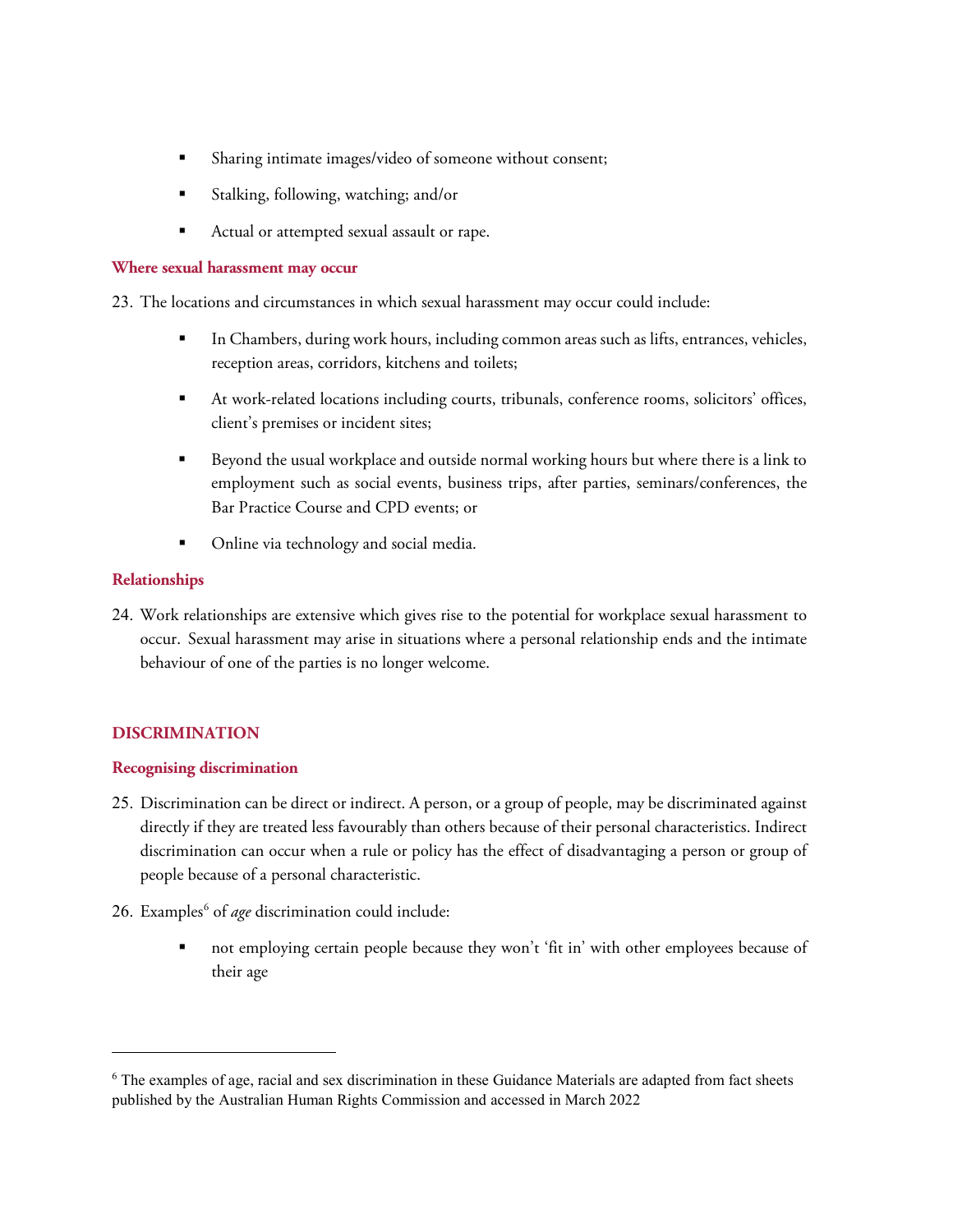- not employing younger workers because of assumptions that they will quickly move on to another job
- advertising a position for someone aged 'under 30' to join a 'dynamic, young team'
- making choices around redundancy, or forcing someone to retire, because of his or her age, or
- harassing or bullying a person because of his or her age.
- 27. Examples of *racial* discrimination in employment could include:
	- not employing someone from a particular racial group because 'those people are unreliable'
	- not employing or promoting someone because of assumptions they wouldn't 'fit in' with their colleagues based on race, or
	- unfair treatment in the course of work on the basis of race such as subjecting employees to negative comments about their race.

28. Examples of *sex* discrimination could include:

- not hiring a woman because the employer thinks she won't fit into a 'traditionally' male workplace
- not paying a woman the same salary as a man for doing the same work, or not providing the same opportunities for training, mentoring or promotion
- **allocating work tasks based on a person's sex.**
- 29. Examples of *disability* discrimination could include:
	- not making reasonable adjustments when an employer knows, or could reasonably be expected to know, that a job applicant or employee has a disability (such as by lowering a workbench for an employee who uses a wheelchair or providing an enlarged computer screen for an employee with a vision impairment)
	- imposing unreasonable requirements or conditions such as requiring people with disability to access places which are physically inaccessible, or requiring pregnant women to stand for extended periods of time
	- not considering a job applicant who uses a mobility aid or assistance animal
	- not reasonably considering or providing alternative or light duties to an injured employee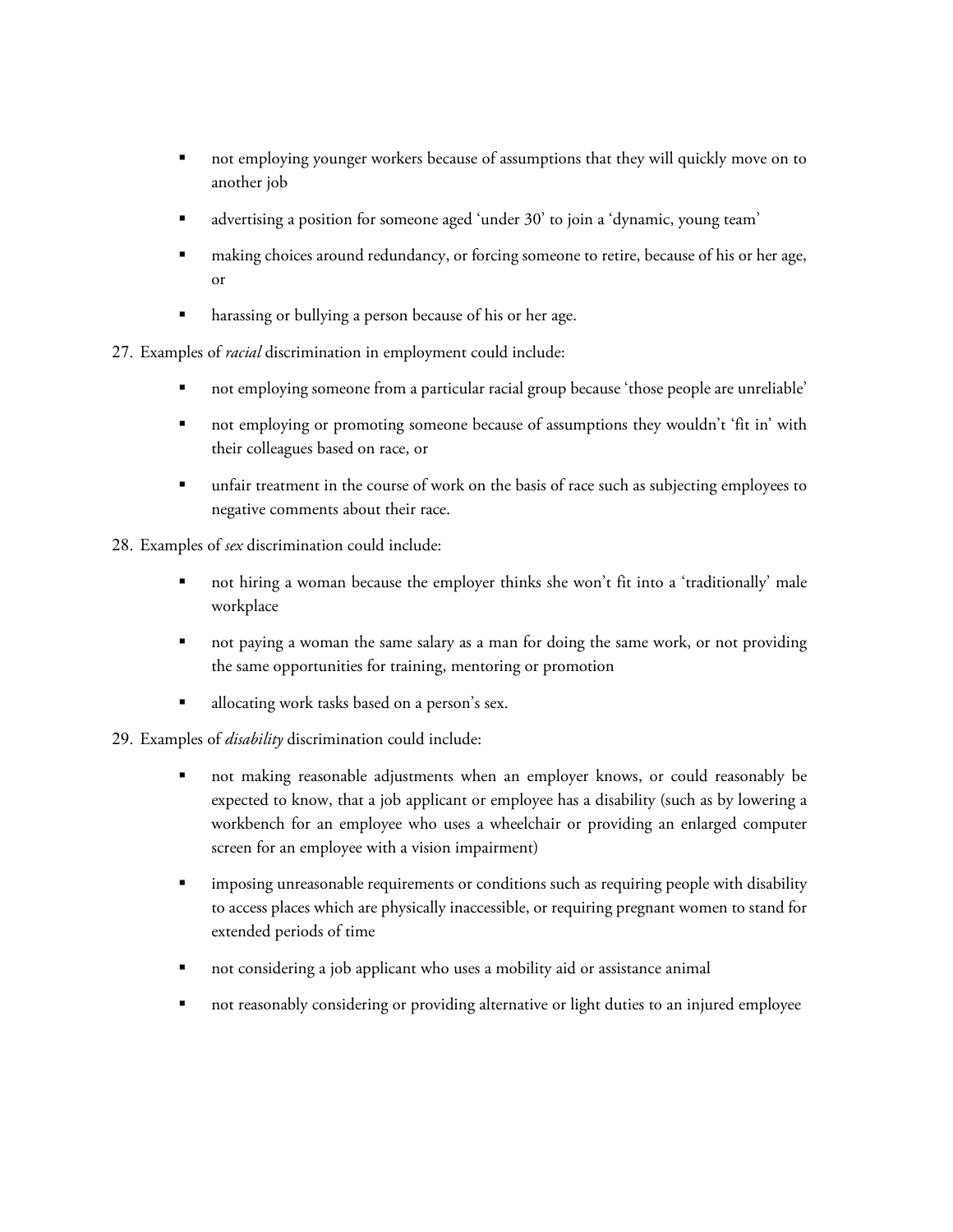#### **BULLYING**

- 30. Bullying is defined in rule 125 of the Barristers conduct Rules as "unreasonable behaviour that could reasonably be expected to intimidate, degrade, isolate, alienate or cause serious offence to a person." Rule 123 states that conduct in connection with a barrister's profession includes, but is not limited to:
	- a. conduct at social functions connected with the bar or the legal profession; and
	- b. interactions with a person with whom the barrister has, or has had a professional relationship.
- 31. Examples of behaviour, whether intentional or unintentional, that may be bullying if they are repeated, unreasonable and create a risk to health and safety include but are not limited to:
	- abusive, insulting or offensive language or comments;
	- aggressive and intimidating conduct;
	- belittling or humiliating comments;
	- victimisation;
	- practical jokes or initiation;
	- **unjustified criticism or complaints;**
	- deliberately excluding someone from work-related activities;
	- withholding information that is vital for effective work performance;
	- setting unreasonable timelines or constantly changing deadlines;
	- setting tasks that are unreasonably below or beyond a person's skill level;
	- denying access to information, supervision, consultation or resources to the detriment of the worker;
	- spreading misinformation or malicious rumours; and/or
	- changing work arrangements such as rosters and leave to deliberately inconvenience a particular worker or workers.
- 32. If the conduct is reasonable management action that is carried out in a reasonable way, then it will not amount to bullying. As such, the context, content and manner in which the interaction occurs is important.
- 33. Bullying is a risk to health and safety, and failure to take steps to manage the risk of bullying can result in a breach of the *Work Health and Safety Act 2011* (NSW).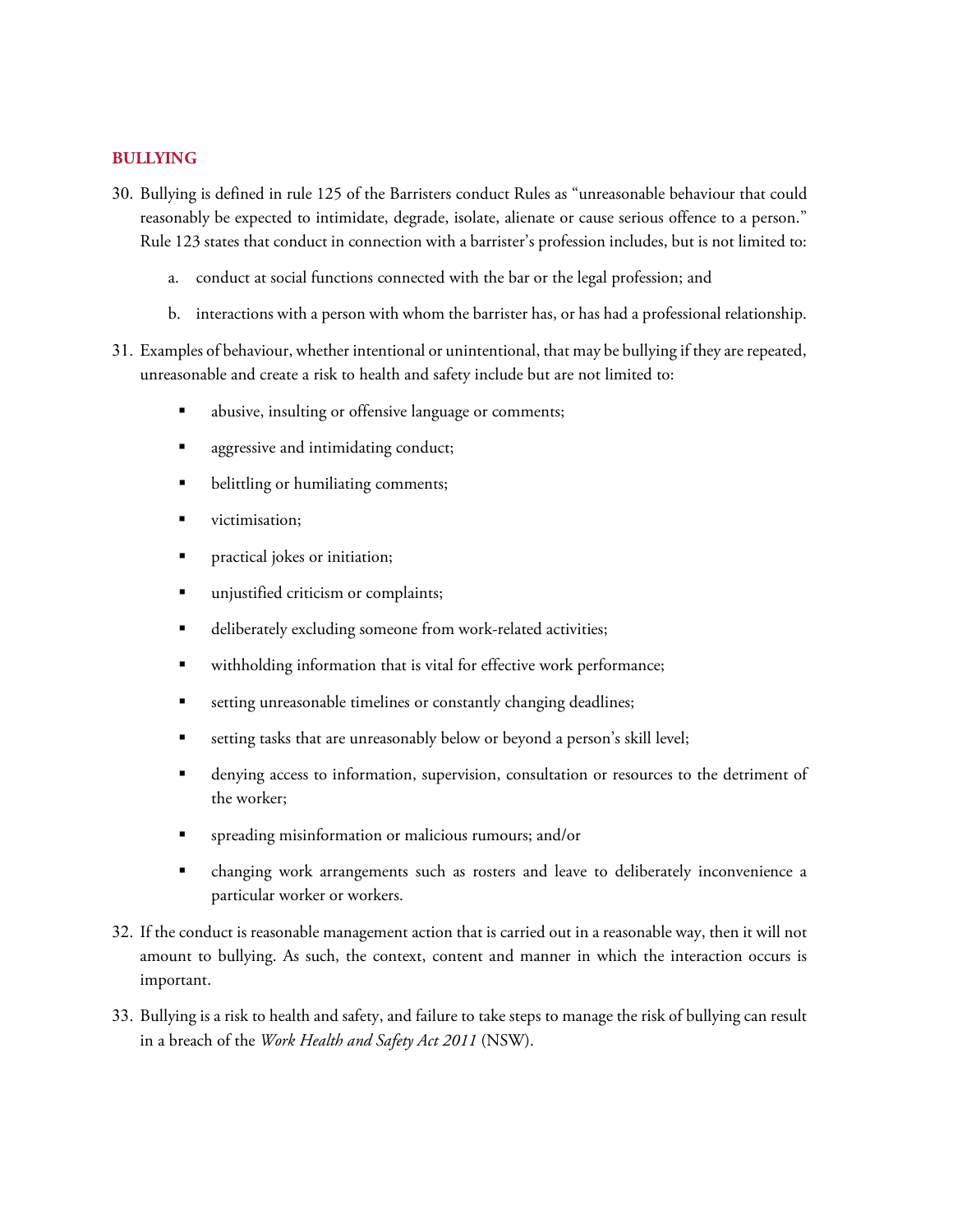## **GRIEVANCE AND COMPLAINTS FRAMEWORK**

## **Resolution Pathways**

- 34. Various pathways may be utilised to address harassment, discrimination, vilification, victimisation and/or bullying conduct. The Chambers may facilitate a range of resolution pathways to resolve concerns raised under the HDB BPG depending on the Affected Person's election and the seriousness of the alleged conduct.
- 35. Complaints ought to be dealt with in a manner which is culturally competent having regard to the cultures of each person involved in any handling of a grievance under the HDB BPG.
- 36. The Grievance and Complaints Framework contains a suggested range of pathways for use by the Chambers. These are explained in the table below. Alternatively, the Chambers may wish to consider the guidance notes to the Law Council of Australia's *[National Model Framework: Addressing Sexual Harassment](https://www.lawcouncil.asn.au/files/pdf/policy-statement/22%2012%2022%20-%20P-%20National%20Model%20Sexual%20Harassment%20Framework%20December%202021.pdf)  [for the Australian Legal Profession](https://www.lawcouncil.asn.au/files/pdf/policy-statement/22%2012%2022%20-%20P-%20National%20Model%20Sexual%20Harassment%20Framework%20December%202021.pdf)*.

| <b>Early</b><br>intervention | The objective of early intervention is to let a person know their behaviour is offensive,<br>have the behaviour stop and prevent escalation or repeat behaviour.                                                                                                                                                                                           |
|------------------------------|------------------------------------------------------------------------------------------------------------------------------------------------------------------------------------------------------------------------------------------------------------------------------------------------------------------------------------------------------------|
|                              | The steps that a Bystander or an Affected Person may take will vary depending<br>$\bullet$<br>on whether they act at the time the offensive behaviour occurs or shortly<br>afterwards.                                                                                                                                                                     |
|                              | If acting at the time the offensive behaviour is occurring, we encourage Bystanders<br>$\bullet$<br>and Affected Persons to:                                                                                                                                                                                                                               |
|                              | $\triangleright$ intervene in a way that is comfortable for them and if they feel safe to do<br>so, to redirect the conversation or stop the behaviour;                                                                                                                                                                                                    |
|                              | If safe to do so, separate the Respondent from the situation (e.g. remove<br>the Respondent before the circumstances escalate);                                                                                                                                                                                                                            |
|                              | $\triangleright$ speak up publicly or in the moment to address the comment or behaviour;<br>and                                                                                                                                                                                                                                                            |
|                              | > encourage the Respondent to reflect on their behaviour including<br>apologising to the person or people impacted.                                                                                                                                                                                                                                        |
|                              | If acting sometime after the offensive behaviour occurred, a Bystander should first<br>$\bullet$<br>check with the Affected Person to determine if they wish any particular steps to<br>be taken. In addition, the Affected Person could raise the issue with a Bystander,<br>seeking help to speak to the Respondent or to intervene if it happens again. |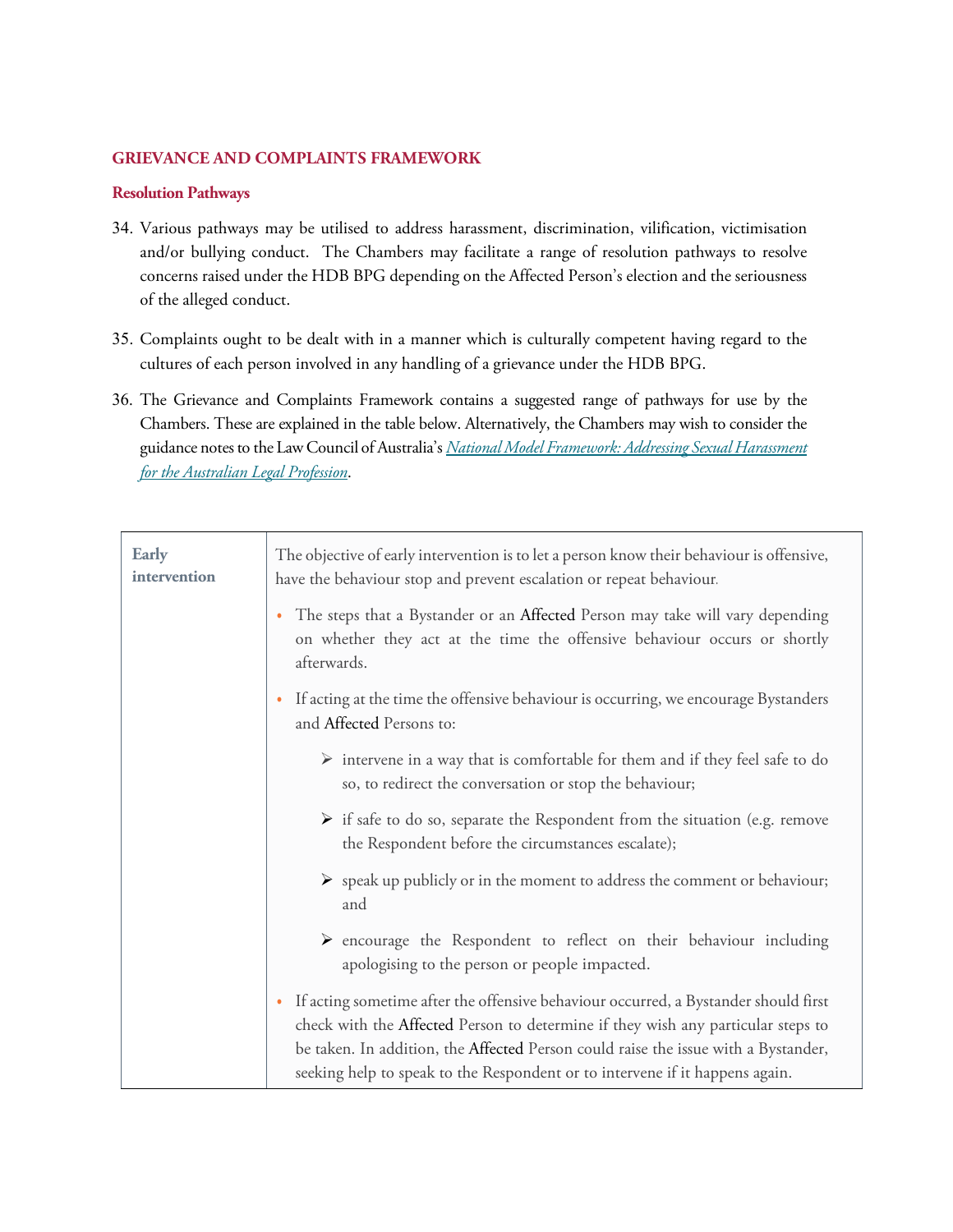| Tips for early<br>intervention<br>by Bystanders   | 1. Look out for behaviour that appears to be, or may have the effect of, making<br>another person uncomfortable.<br>2. Speak up to stop the behaviour from happening.<br>3. Take aside the person engaging in the behaviour as early as possible and explain<br>why their behaviour was wrong, how they can fix it, and what they need to avoid<br>doing in future.<br>4. Check in with the Person to make sure they are okay.                                                                                                                                                                                                                                                                                                                                                                  |
|---------------------------------------------------|-------------------------------------------------------------------------------------------------------------------------------------------------------------------------------------------------------------------------------------------------------------------------------------------------------------------------------------------------------------------------------------------------------------------------------------------------------------------------------------------------------------------------------------------------------------------------------------------------------------------------------------------------------------------------------------------------------------------------------------------------------------------------------------------------|
| <b>Interim action</b>                             | Once a report of behaviour that potentially breaches the HDB BPG has been<br>received by the Chambers' Respectful Relations Officers, they may take interim<br>action in the interests of health and safety of the Chambers' members, employees,<br>and contractors without making conclusions about whether the conduct occurred<br>or whether it breaches the HDB BPG.<br>Interim action could include arranging for persons not to interact with one another<br>in Chambers or arranging for training or awareness raising activities for all members<br>and employees of Chambers.                                                                                                                                                                                                          |
| <b>Tips for</b><br>establishing<br>interim action | 1. Identify a person in Chambers who is prepared to be a first point of contact<br>regarding complaints of inappropriate behaviour ie. the Respectful Relations<br>Officers.<br>2. Train the Respectful Relations Officers in effective strategies to safeguard<br>Affected Persons and other Residents of the Chambers from the potential risk of<br>sexual harassment while resolution pathways are being considered and explored.                                                                                                                                                                                                                                                                                                                                                            |
| <b>Informal</b><br>pathways                       | The objective of an informal pathway is to provide the Respondent with the<br>opportunity to stop the behaviour, ensuring they also get a clear message their<br>behaviour is offensive and may constitute harassment, sexual harassment or bullying.<br>It can provide a safe way for individuals to raise issues about behaviour without being<br>identified. Informal pathways should be used only in consultation with the Affected<br>Person.<br>Informal pathways alert the Chambers about the issue and understand what it needs<br>to do to prevent escalation or repeat behaviour. Responding to issues through<br>informal pathways may include:<br>. the Respectful Relations Officers consulting with the Affected Person to<br>understand how they wish the matter to be resolved; |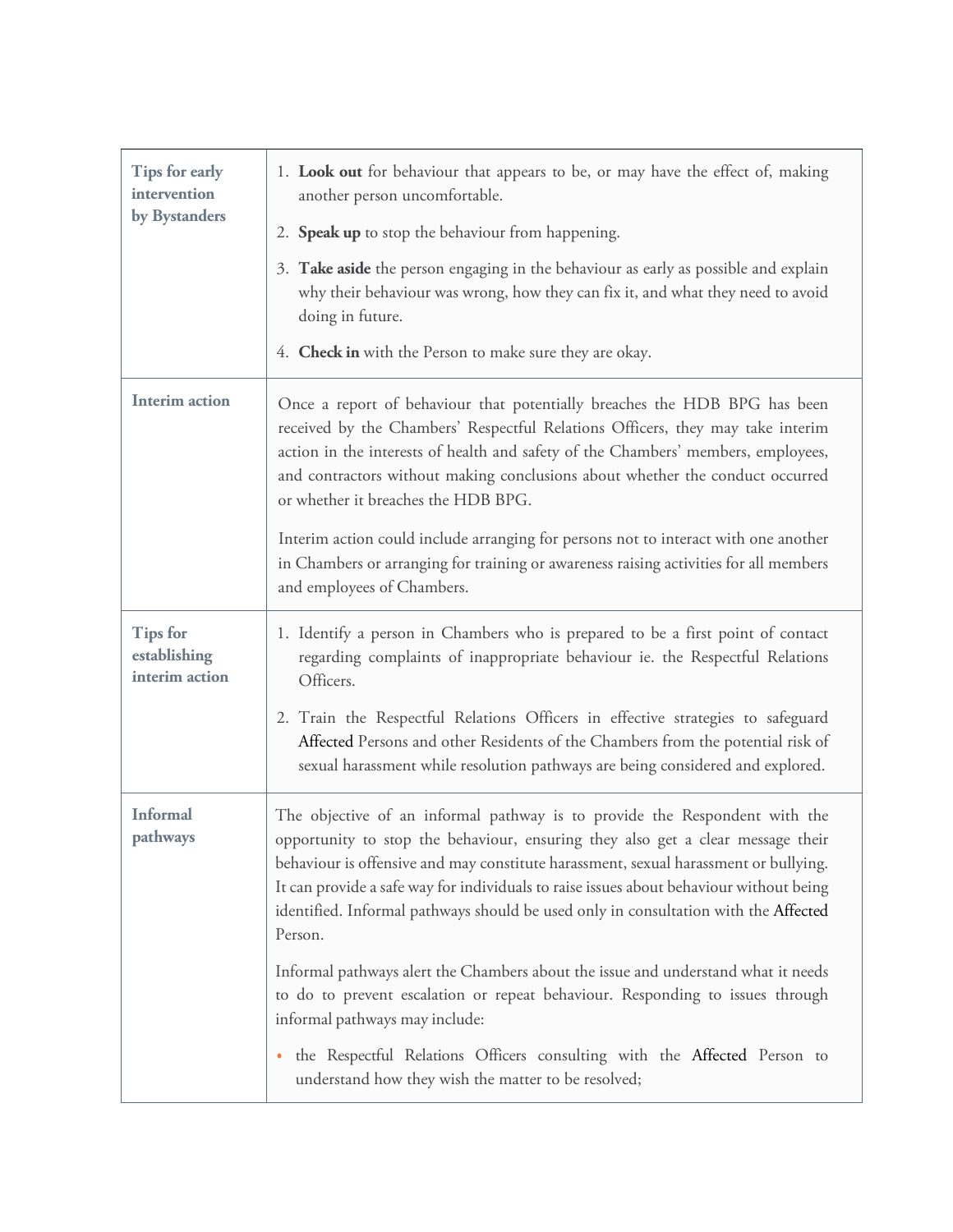|                                                         | · the Respectful Relations Officers speaking to the Respondent about their<br>behaviour;<br>facilitating or mediating an open and respectful conversation between the parties;<br>$\bullet$<br>an anonymous report;<br>$\bullet$<br>putting system changes in place to prevent further issues; and<br>٠<br>the Chambers initiating further reviews to understand any underlying cultural<br>$\bullet$<br>issues and taking preventative action such as education.                                                                                                                                                                                                                                                                                                                                                                                                                                                                                                                                                                                              |
|---------------------------------------------------------|----------------------------------------------------------------------------------------------------------------------------------------------------------------------------------------------------------------------------------------------------------------------------------------------------------------------------------------------------------------------------------------------------------------------------------------------------------------------------------------------------------------------------------------------------------------------------------------------------------------------------------------------------------------------------------------------------------------------------------------------------------------------------------------------------------------------------------------------------------------------------------------------------------------------------------------------------------------------------------------------------------------------------------------------------------------|
| <b>Tips for</b><br>establishing<br>informal<br>pathways | 1. Regularly undertake proactive measures to prevent breaches of the HDB BPG,<br>including risk assessments, anonymous surveys and education.<br>2. Review established informal pathways on an annual basis to identify and<br>implement measures of improvement. Consider having grievance handling as a<br>standing item on the agenda for floor meetings.<br>3. Provide support and training to designated members of the Chambers who are<br>available to facilitate mediation between the parties or identify external<br>consultants that can provide this service at short notice, where the Affected<br>Person agrees to mediation.                                                                                                                                                                                                                                                                                                                                                                                                                    |
| <b>Formal</b><br>pathways                               | The objective of a formal pathway is to initiate a fair and confidential investigation<br>to fully understand the circumstances of a reported issue by impartial, capable<br>internal or external investigators. It seeks to protect the Affected Person from further<br>harm by delivering appropriate disciplinary and educative outcomes to the<br>Respondent and ensuring the Affected Person is safe and support is in place.<br>A formal resolution pathway may involve:<br>• Appointment of an internal or external investigator: The investigator will be<br>independent and impartial and avoid all actual or perceived conflicts of interest.<br>Interview with the Affected Person: The investigator will ordinarily wish to speak<br>$\bullet$<br>to the Complainant and Affected Person to ascertain further details of the<br>incident(s).<br>Notifying the Respondent: The investigator will notify the Respondent of the<br>$\bullet$<br>substance of the allegations in writing and provide them with a reasonable<br>opportunity to respond. |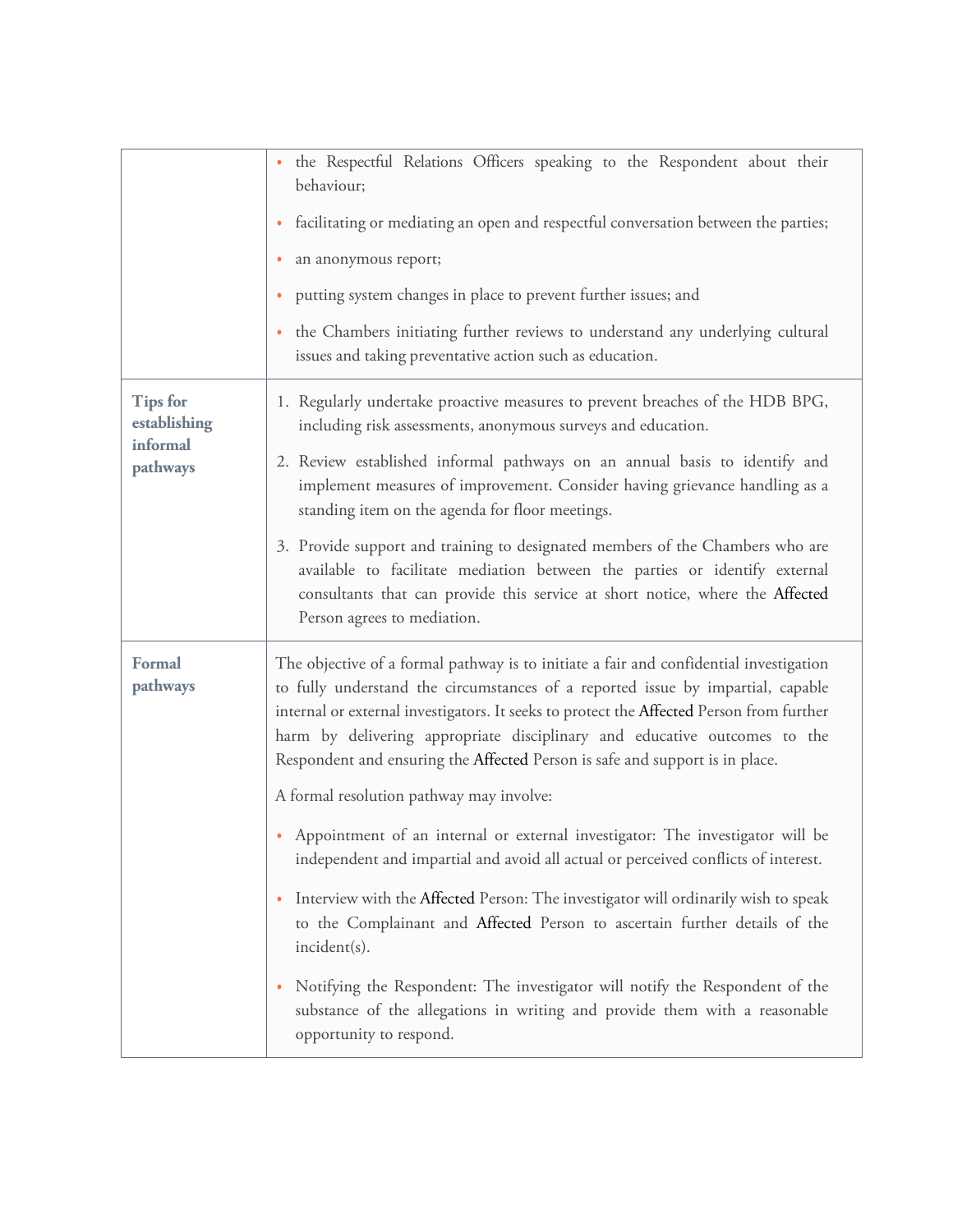|                                                       | Obtaining further evidence: The investigator may gather other evidence by<br>٠<br>speaking to other witnesses or reviewing relevant documents.                                                                                                                                                                                                                        |
|-------------------------------------------------------|-----------------------------------------------------------------------------------------------------------------------------------------------------------------------------------------------------------------------------------------------------------------------------------------------------------------------------------------------------------------------|
|                                                       | Decision: The investigator will weigh up all the evidence and make a decision as<br>$\bullet$<br>to whether, on the balance of probabilities, the conduct occurred and whether it<br>breaches the HDB BPG.                                                                                                                                                            |
|                                                       | Outcomes: A finding will be made, and appropriate outcomes determined. Where<br>$\bullet$<br>complaints are substantiated:                                                                                                                                                                                                                                            |
|                                                       | • Disciplinary outcomes for the Respondent could include: mandatory<br>training, verbal or written warnings, suspension of floor privileges, being<br>asked to leave Chambers, termination of employment.                                                                                                                                                             |
|                                                       | Remedial action could include: a verbal or written apology, extra security<br>measures or mentoring, support to pay Floor fees if their ability to work<br>has been impacted.                                                                                                                                                                                         |
|                                                       | External referrals: Consideration will be given to whether to make any<br>۰<br>appropriate reports to the Office of the Legal Services Commissioner, New South<br>Wales Bar Association (sexual harassment officer), Worksafe and/or the NSW<br>Police.                                                                                                               |
|                                                       | Review: Following the determination of a complaint, the Chambers' Respectful<br>٠<br>Relations Officers will consider whether the complaint reflects a systemic issue<br>that requires further consideration and redress; and whether any element of the<br>complaints handling, assessment or investigation process could be better managed<br>in future complaints. |
| <b>Tips for</b><br>establishing<br>formal<br>pathways | 1. Document a clear process to be followed in making confidential enquiries<br>regarding a complaint, or otherwise outsourcing an investigation of those<br>enquiries to an external investigator.                                                                                                                                                                    |
|                                                       | Confirm the accuracy of any relevant allegations with the Complainant or<br>2.<br>Affected Person (if the Complainant is not the Affected Person) before putting<br>them to the Respondent.                                                                                                                                                                           |
|                                                       | Ensure that a range of consequences for substantiated inappropriate behaviour<br>3.<br>are documented and well known by members of Chambers.                                                                                                                                                                                                                          |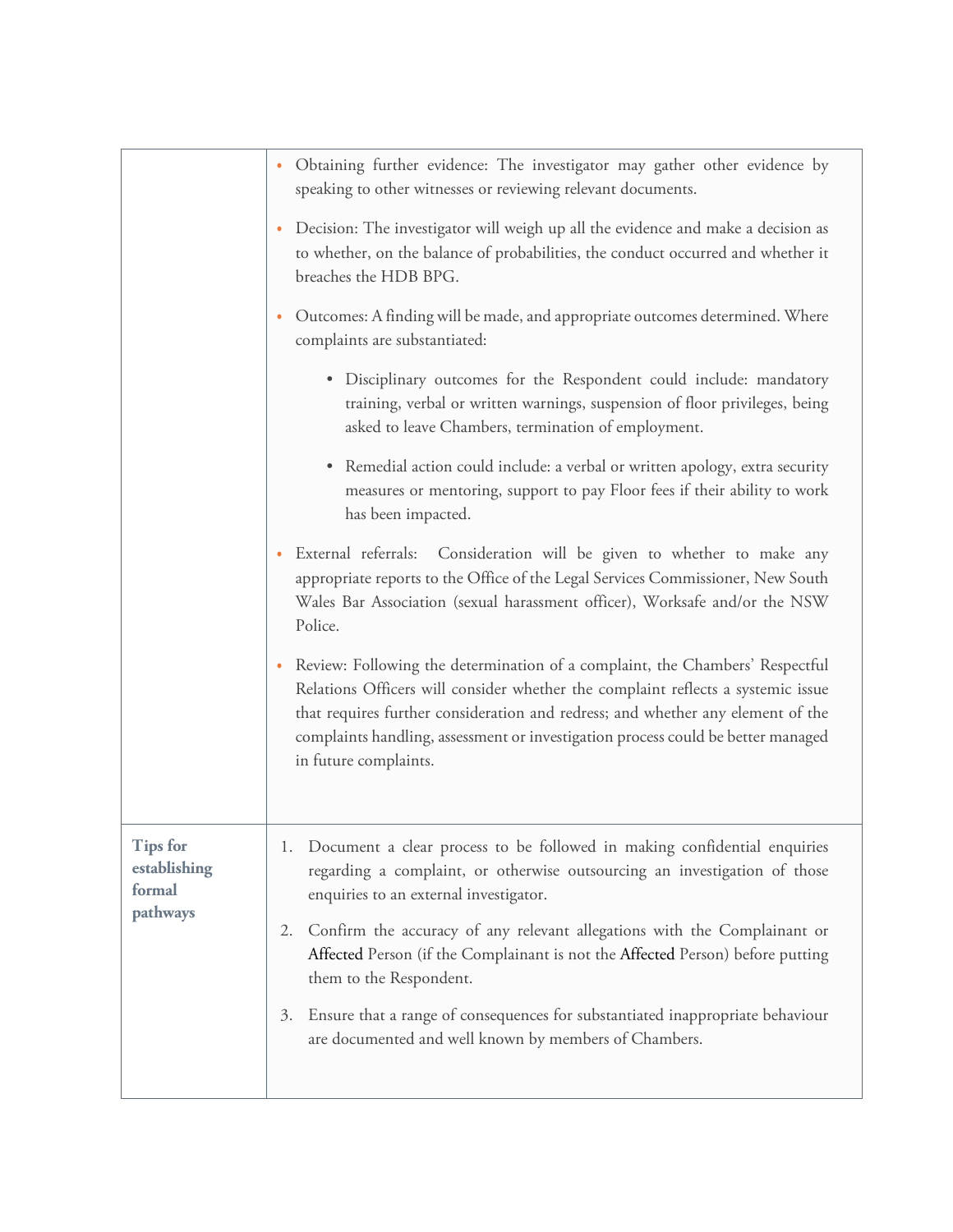| What a<br>Respondent<br>can expect | A Respondent who is the subject of a complaint may expect:                                                                                                                                                                                                                                                                                                                 |
|------------------------------------|----------------------------------------------------------------------------------------------------------------------------------------------------------------------------------------------------------------------------------------------------------------------------------------------------------------------------------------------------------------------------|
|                                    | To be treated with respect and courtesy and to have their privacy respected;<br>a)                                                                                                                                                                                                                                                                                         |
|                                    | To be given information about how the complaint will be addressed,<br>$\mathbf{b}$<br>approximately how long it will take, what the process will involve and what will<br>happen to any records;                                                                                                                                                                           |
|                                    | To be offered supports to participate properly and fairly in the complaints<br>$\mathcal{C}$ )<br>process;                                                                                                                                                                                                                                                                 |
|                                    | To be kept updated throughout the complaint process;<br>d)                                                                                                                                                                                                                                                                                                                 |
|                                    | For the process to be fair; and<br>e)                                                                                                                                                                                                                                                                                                                                      |
|                                    | To be told about the outcome of an investigation, if conducted, or any other<br>f)<br>action taken in response to the complaint.                                                                                                                                                                                                                                           |
| <b>External</b><br>pathways        | The objective of an external pathway is to provide the Affected Person with the choice<br>to have the issues resolved by an independent, expert body that may be able to assist<br>the Chambers and the parties to reach an outcome or resolution.                                                                                                                         |
|                                    | The Australian Human Rights Commission deals with complaints made under<br>Federal anti-discrimination laws, including the Sex Discrimination Act 1984 (Cth),<br>and the Anti-Discrimination Board deals with complaints made under the Anti-<br>Discrimination Act 1977 (NSW). The Fair Work Commission deals with complaints<br>made under the Fair Work Act 2009 (Cth). |
|                                    | It is important to note that there are time limitations for lodging a complaint, for<br>example, within 24 months of the incident if you wish the Australian Human Rights<br>Commission to assist for complaints relating to the Sex Discrimination Act 1984<br>(Cth) and six months for other complaints                                                                  |
|                                    | Responding to issues through external pathways may include:                                                                                                                                                                                                                                                                                                                |
|                                    | Participating in mediated discussions;                                                                                                                                                                                                                                                                                                                                     |
|                                    | Parties agreeing to outcomes or resolutions, including compensation;                                                                                                                                                                                                                                                                                                       |
|                                    | Escalating the issues to a formal Court or Tribunal if the matter cannot be resolved<br>by conciliation; and                                                                                                                                                                                                                                                               |
|                                    | Findings and determinations are usually made public.<br>٠                                                                                                                                                                                                                                                                                                                  |
|                                    | A Complainant may at any time make a complaint to the Office of the Legal Services<br>Commissioner or to the NSW Bar Association against a barrister for contravening a                                                                                                                                                                                                    |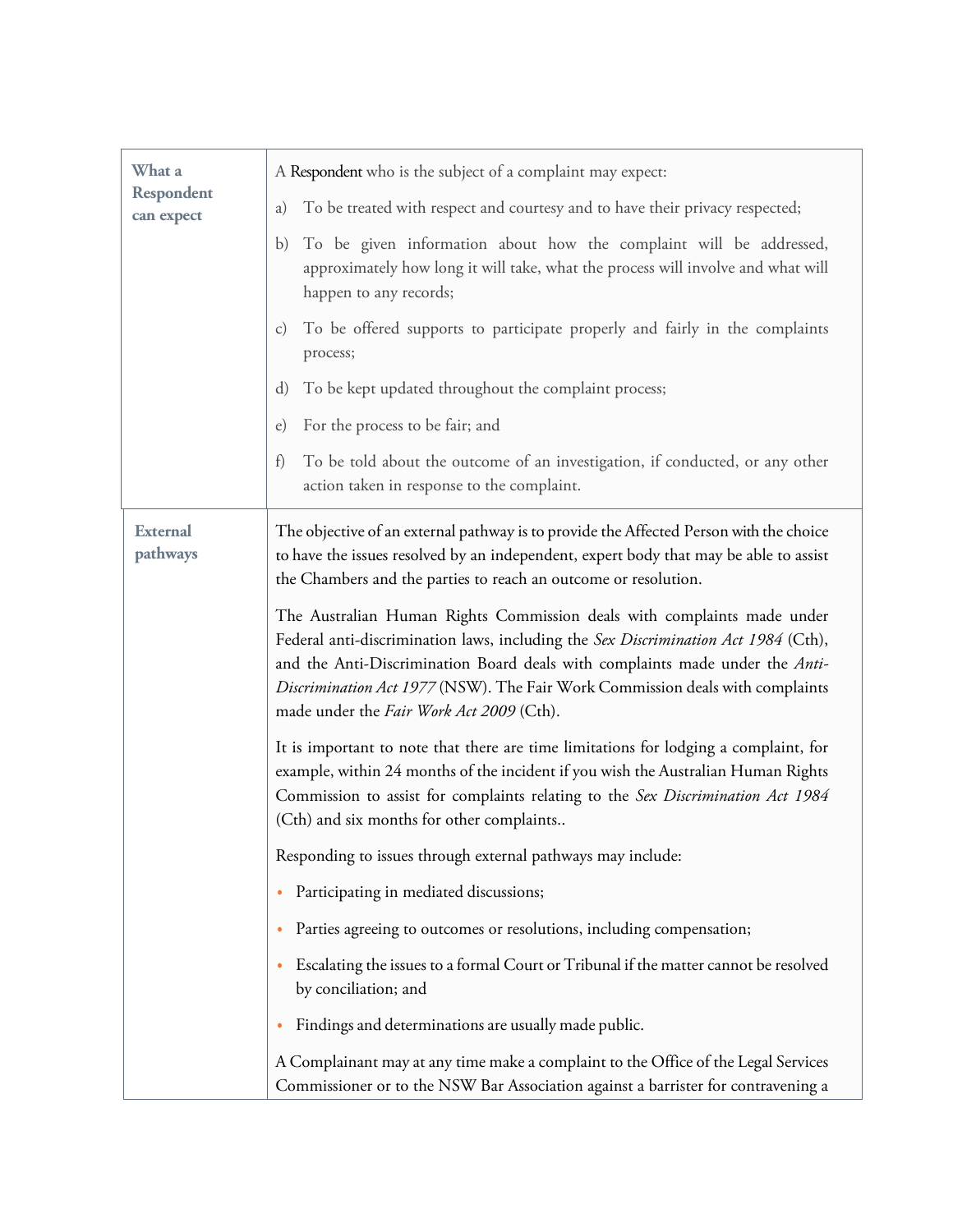|                                                                      | provision of the Barristers Rules including Rule 123 which prohibits barristers from<br>engaging in conduct that constitutes discrimination, sexual harassment or bullying.<br>Conduct that contravenes Rule 123 can amount to professional misconduct and/or<br>unsatisfactory professional conduct within the meaning of Division 1, Part 5.4 of the<br>Uniform Law.                                                                                                                                                                                                                                                                                                                                                                            |
|----------------------------------------------------------------------|---------------------------------------------------------------------------------------------------------------------------------------------------------------------------------------------------------------------------------------------------------------------------------------------------------------------------------------------------------------------------------------------------------------------------------------------------------------------------------------------------------------------------------------------------------------------------------------------------------------------------------------------------------------------------------------------------------------------------------------------------|
|                                                                      | Complaints to the NSW Bar Association are to be made to the Sexual Harassment<br>Officer on 0427 317 958 or at sexualharassmentofficer@nswbar.asn.au, and online<br>via the anonymous reporting platform, Spot: www.talktospot.com/nswbar.                                                                                                                                                                                                                                                                                                                                                                                                                                                                                                        |
|                                                                      | Details about how to make a complaint to the OLSC are available on the OLSC's<br>website. The OLSC has prepared a <b>Fact Sheet</b> explaining how to notify the OLSC<br>about inappropriate personal conduct by someone in a law practice. It also explains<br>the investigation process should a formal complaint or notification be made.                                                                                                                                                                                                                                                                                                                                                                                                      |
|                                                                      | Any formal complaint made against a legal practitioner which is made to the NSW<br>Bar Council must be referred in the first instance to the OLSC. The OLSC will then<br>decide if the complaint should be referred back to Bar Council to handle, or if it<br>should be managed by the OLSC. When a formal complaint is referred to the OLSC<br>(by Bar Council) or to Bar Council (by the OLSC), the name of the Complainant<br>will be disclosed.                                                                                                                                                                                                                                                                                              |
|                                                                      | Under the Uniform Law the Bar Council must conduct a preliminary assessment of<br>the complaint. Following a preliminary assessment, the Bar Council may close all or<br>part of the complaint, or may decide to investigate the complaint. Depending upon<br>the outcome of that investigation, the barrister may face disciplinary action.                                                                                                                                                                                                                                                                                                                                                                                                      |
|                                                                      | Relevant information can be requested. The Respondent may be given a copy of the<br>complaint for his or her comment.                                                                                                                                                                                                                                                                                                                                                                                                                                                                                                                                                                                                                             |
| Where the<br>alleged<br>behaviour<br>may be a<br>criminal<br>offence | The most serious sexual harassment, harassment and bullying may also be considered<br>an offence under criminal law. In that instance, a member of the Chambers may be<br>required to refer the issue to the NSW Police, as explained below.                                                                                                                                                                                                                                                                                                                                                                                                                                                                                                      |
|                                                                      | Under s 316 of the Crimes Act 1900 (NSW), where a member of the Chambers<br>knows or believes that someone has committed a serious indictable offence<br>(including sexual touching and assault occasioning actual bodily harm), and that<br>person knows or believes that he or she has information that might be of material<br>assistance in securing the apprehension of the alleged offender or the prosecution of<br>that the alleged offender for the offence, it is an offence to fail without reasonable<br>excuse, to bring that information to the attention of the police or other appropriate<br>authority. Failure to report to the police without reasonable excuse in such<br>circumstances risks imprisonment for up to 5 years. |